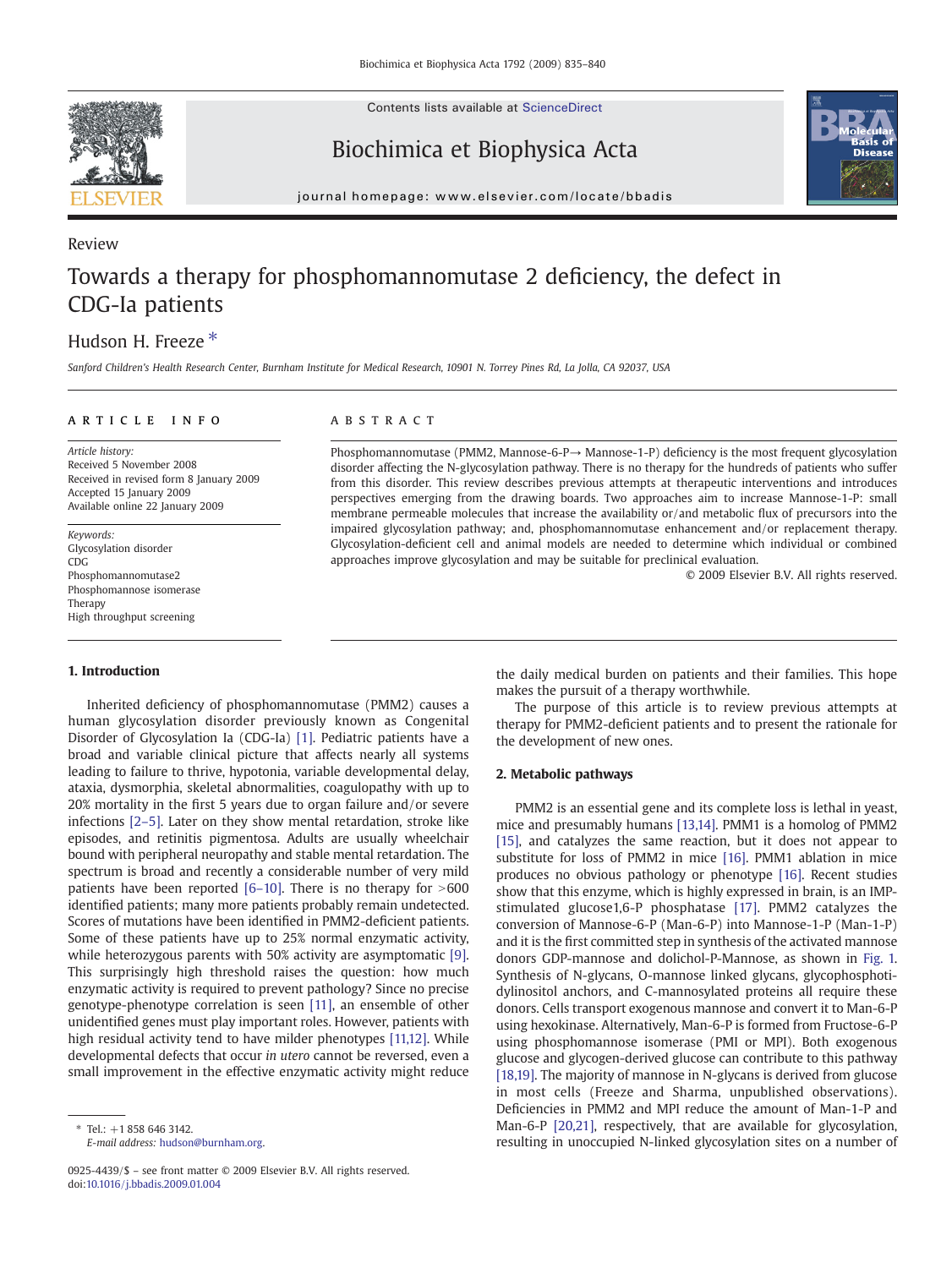<span id="page-1-0"></span>

Fig. 1. Mannose-related metabolic pathways in glycan synthesis. PMM2 deficiency, the cause of CDG-Ia, affects the first committed step required for the synthesis of mannosylated glycans. Reduced production of Man-1-P reduces its flux through the pathway and leads to reduced N-glycosylation. Whether other pathways are affected is not known. The goal of therapy is to increase the amount of Man-1-P available for glycosylation. This can be done by providing Man-1-P directly or by increasing the flux of Man-6-P to Man-1-P. Providing normal PMM2, stabilizing or activating the endogenous enzyme or driving more Man-6-P into the pathway may increase the amount of Man-1-P and improve impaired glycosylation. See text for a detailed discussion.

proteins. The absence of glycan chains is thought to cause the pathology seen in these patients. Excess Man-6-P derived from mannose is catabolized beginning with PMI. All of the biosynthetic reactions are thought to occur in the cytoplasm or on the cytoplasmic face of the endoplasmic reticulum.

#### 3. Setting the stage for therapy: what is possible and practical?

Cellular, genetic, and metabolic options should be considered to treat PMM2-deficient patients. Some are more practical than others and/or may be achievable within a reasonable timeframe; but all have shortcomings. See Table 1 and Fig. 2 for an overview and summary. Applications of stem cell therapy are in the far future [\[22\]](#page-5-0). While they may hold promise for treating inherited liver disorders [\[23,24\]](#page-5-0) or those disorders amenable to hematopoietic stem cell replacement [\[25,26\]](#page-5-0) treating systemic glycosylation disorders would be considerably more difficult because of the ubiquitous and cell-autonomous nature of protein glycosylation. This approach will not be considered here in favor of near term options and better targets. The goal of therapy for PMM2-deficient patients is to increase the flux of



THERAPEUTIC OPTIONS FOR PMM2 DEFICIENT PATIENTS

Fig. 2. Summary of potential approaches for treating PMM2-deficient patients. Therapeutic options include replacement of the gene, PMM2, supplementation with normal enzyme PMM2, or altering the stability or activity of the mutant enzyme. In addition, the substrate (Man-1-P) can be enhanced by direct replacement or alterations of themetabolic flux into the glycosylation pathways. These options are discussed in the text.

metabolic precursors into the impoverished glycosylation pathways. Options include: increase the activity of PMM2, provide Man-1-P directly, increase the Man-6-P pool and/or redirect this substrate from glycolysis to glycosylation. Enzyme activity could be increased by gene therapy that included stem cells, but it is also unlikely to be useful in the near future, given the inherent risks and very small patient population [\[22\]](#page-5-0). Enzyme replacement therapy has not been tried and insulin is the only reported activator of PMM2 [\[27\]](#page-5-0). Man-1-P is not membrane permeable, but hydrophobic derivatives can enter cells and correct impaired glycosylation. However, these compounds tend to be unstable and toxic. Increasing exogenous mannose can improve [<sup>3</sup>H] mannose incorporation in PMM2-deficient cells, but mannose therapy was not effective in patients.

#### 4. Mannose supplements: simple but ineffective

MPI-deficient patients (CDG-Ib) benefit from alimentary addition of 300–750 mg/kg/day Man [\[2,28,29\]](#page-4-0) because it bypasses the defective step by allowing formation of Man-6-P via hexokinase (Fig. 1). These children fail to thrive, have coagulopathies, proteinlosing enteropathy and liver fibrosis, and they show remarkable improvement when the therapy is initiated [\[28,29\].](#page-5-0) Fortunately, there are no neuronal pathologies in this disorder. Possibly mannose in mother's plasma provides an "endogenous therapy" during fetal life.

In contrast, mannose treatment in PMM2-deficient CDG-Ia patients was not successful. There was no measurable improvement in any clinical parameters in children during treatment [\[30,31\]](#page-5-0) nor was serum hypoglycosylation decreased. The original basis for suggesting the treatment was that PMM2-deficient fibroblasts synthesize a truncated LLO glycan, which becomes normal when cells are incubated with high concentrations of mannose [\[32\]](#page-5-0). The

Table 1

Therapeutic approaches for PMM2-deficient patients.

| Approach                   | Rationale                                                                                                     | Advantages                                                                                                            | <b>Disadvantages</b>                                                                                                                                        |
|----------------------------|---------------------------------------------------------------------------------------------------------------|-----------------------------------------------------------------------------------------------------------------------|-------------------------------------------------------------------------------------------------------------------------------------------------------------|
| Enzyme<br>replacement      | Provides normal active enzyme                                                                                 | Corrects defect in cells that take up and localize<br>sufficient enzyme                                               | Unequal accessibility to cells, especially CNS;<br>would not cross blood brain barrier, requires<br>cytoplasmic targeting; high cost                        |
| PMM2 gene<br>therapy       | Corrects defect by providing DNA encoding<br>normal enzyme                                                    | Permanently corrects defect in cells that take up<br>and integrate DNA                                                | Variable accessibility to all cells, especially CNS,<br>potential tumor formation, safety and regulatory hurdles,<br>small number of patients               |
| PMM2 enzyme<br>enhancement | Competitive inhibitor stabilizes mutated<br>enzyme, but dissociates at lower pH to allow<br>substrate binding | Small molecule may cross blood brain barrier;<br>effective in some lysosomal storage disorders                        | pH does not change between site of synthesis and action;<br>substrate competes with inhibitor                                                               |
| PMM2 activation            | Non-competitive small molecule activates or<br>stabilizes mutant enzyme increasing activity                   | Likely to cross BBB, may stabilize/activate in<br>various ways                                                        | May not be useful for all mutant genotypes; will depend<br>on whether specific mutation affects enzyme stability,<br>Km, substrate binding or transcription |
| MPI inhibition             | Increase Man-6-P flux toward glycosylation by<br>reducing MPI activity increasing PMM2:MPI                    | Small molecule likely to cross BBB activity;<br>addition of mannose to the diet rescues even<br>severe MPI deficiency | May not be effective in all tissues; likely to benefit those<br>with higher residual activity.                                                              |
| <b>AICAR</b>               | Activate glycogen phosphorylase, driving<br>$glucose \rightarrow fructose-6-P$ and increase Man-6-P           | Orally active drug mimics effects of insulin and<br>mobilizes glycogen                                                | Studies only done on cell containing 0.5 mM glucose.<br>Application to physiological conditions unknown                                                     |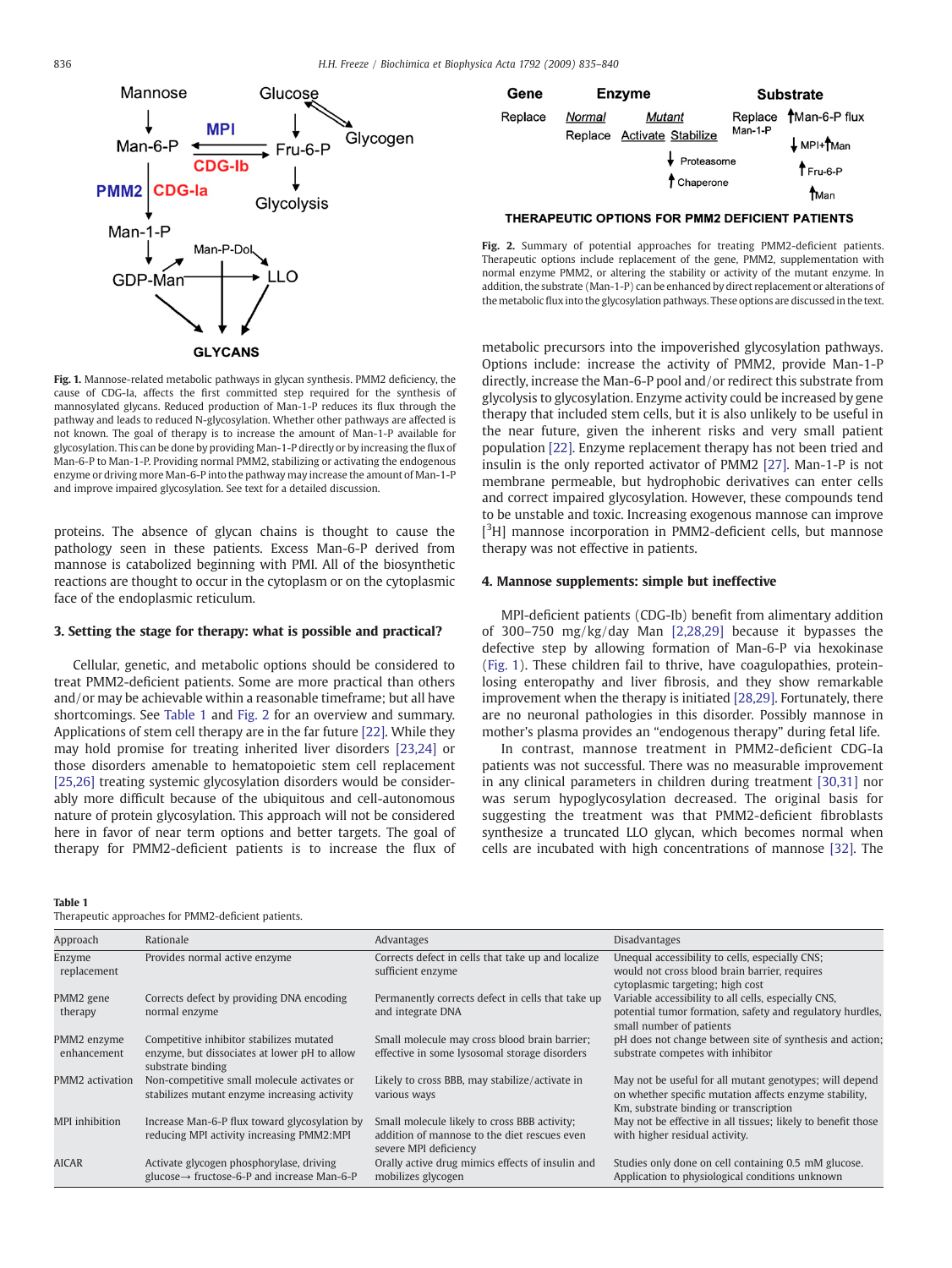most likely explanation for the failure of mannose therapy in the patients was that Man-6-P resulting from increased mannose was not available because it was simply catabolized via MPI, since its activity remains normal in PMM2-deficient patients.

Another explanation for the failure of mannose therapy in these patients was suggested based on observations using streptolysin O-permeabilized cells [\[33,34\].](#page-5-0) These studies showed that addition of Man-6-P to cells preferentially reduced the amount of the major LLO species,  $Glc<sub>3</sub>Man<sub>9</sub>GlcNAc<sub>2</sub>$ -PP-Dol resulting in the liberation of the free glycan. Thus, increasing Man-6-P in either PMM or MPI deficient cells could potentially decrease the amount of available LLO and actually exacerbate deficient glycosylation. However, providing mannose to either PMM2- or MPI-deficient cells increases the deficient GDP-Mannose pools [\[35\],](#page-5-0) showing that the metabolic flux increased, but it did not increase either the Mannose-6-P pool or decrease cellular glycosylation [\[36\]](#page-5-0). In contrast, providing mannose to intact Mpi-null mouse fibroblasts greatly increases Man-6-P pools and eventually depletes ATP stores, since there is no metabolic exit for Man-6-P after saturating the glycosylation pathway [\[37\]](#page-5-0). Increased Man-6-P in Mpinull cells decreased the amount Glc<sub>3</sub>Man<sub>9</sub>GlcNAc<sub>2</sub>-PP-Dol LLO, but it did not appear to affect the amount of protein glycosylation [\[36\].](#page-5-0) This suggests that the amount of LLO is in excess. Changes in steady state level do not necessarily reflect the amount of flux through the pathway. It is important to distinguish between these.

#### 5. Bypass the defect: membrane permeable mannose-1-P

Another potential approach is to provide Man-1-P directly to cells. However, Man-1-P does not diffuse, and is not transported across the cell membrane. To overcome this issue, several groups attempted to chemically synthesize cell permeable Man-1-P compounds that would be converted to free Man-1-P after entering the cell, i.e., prodrugs [\[38,39\]](#page-5-0). A series of compounds have been reported [\[38](#page-5-0)–40]. One set showed some biological activity [\[38\]](#page-5-0). Man-1-P can be made membrane permeable by covering phosphates with acetoxymethyl groups and protecting the OH-groups with ethylcarbonate or acetyl esters [\[38\]](#page-5-0). In cell culture, these compounds correct the LLO phenotype in several glycosylation-deficient fibroblasts at a lower concentration than Man, and also compete with radiolabeled Man in a glycosylation assay in cells [\[38\]](#page-5-0). The study also showed that the level of GDP-Man increased in response to the compounds. This validates the theoretical concept. However, all compounds synthesized to date are far too unstable to be clinically useful. The best compound has a half-life in serum of about 2.5 min. This is further confounded by the relatively high concentrations needed to get sufficient diffusion through the cell membrane. The best compounds must be added to the medium at a high concentration of around 100 μM to be effective. The third issue is the toxicity of these compounds. The most effective compound synthesized so far shows negative effects on protein synthesis and cell viability at concentrations above 100 μM, i.e. in the same range as its therapeutic dosage. In a more recent study [\[40\],](#page-5-0) Man-1-P pro-drugs containing an additional phosphodiester-linked mannose residue along with a benzyl or phenyl group on the phosphate were reported to generate intracellular Man-1-P based on their ability to compete with <sup>3</sup>H-mannose for glycosylation. The compounds were also reported to have minimal toxicity after 16 h based on release of lactate dehydrogenase (cell lysis). Additional studies are needed to confirm and extend these observations. Using less toxic blocking groups, or lipid carriers [\[41\]](#page-5-0) for delivery of free Man-1-P is another. Apart from the labor-intensive synthesis of making a stable, non-toxic and well-transported compound, no animal study system is currently available. All PMM2-deficient patients have some residual enzymatic activity, but complete elimination of Pmm2 in mice is lethal in early embryogenesis [\[14\].](#page-5-0) This is also true for the Mpi-null mouse [\[37\].](#page-5-0) Model systems with quantifiable phenotypes will be needed to assess any therapy.

#### 6. Enzyme replacement therapy

Enzyme replacement therapy might be possible for PMM2 deficient patients. This approach has worked well for patients with lysosomal storage diseases. Gaucher's patients who are deficient in glucocerebrosidase are treated with Cerezyme® a form of the expressed enzyme carrying Mannose-terminated N-glycan chains that targets the enzyme to macrophage in the liver, spleen, and skeleton where the undegraded glucosecerebroside (Glcβ-Cer) accumulates [\[42](#page-5-0)–44]. The enzyme gradually reduces the accumulation of the substrate since it is trafficked to its normal site of action in the lysosome [\[42](#page-5-0)–44]. Enzyme replacement therapy has also been approved for other lysosomal storage disorders including Pompe Disease ( $\alpha$ -glucosidase deficiency) and MPS1 ( $\alpha$ -iduronidase deficiency). Many of these patients have very low residual enzymatic activity (a few percent) and even slight increases of activity within the lysosome may be sufficient to improve patients' symptoms gradually as the accumulated substrate decreases. This may not true for PMM2 deficient patients where slight increases in activity might still be within the classical pathological range. Moreover, targeting PMM2 to the lysosome is not desirable, since it would likely be degraded; it needs to remain in the cytoplasm.

Many studies show that coupling arginine-rich peptides to high molecular mass cargos delivers them into cells, through an uptake system that probably involves multiple receptors, [\[45\]](#page-5-0) and this has proven to work in rodents in vivo [\[46\].](#page-5-0) Whether sufficient PMM2 could enter cells and reside in the cytoplasm with an attached cationic sequence is not known. A slightly modified approach may offer another opportunity by binding cationic-derivitized molecules to heparan sulfate on the cell surface [\[47\].](#page-5-0) By converting all ammonium groups of the antibiotic neomycin to guanidinium groups, molecules >300 kDa could cross cell membranes at nanomolar transporter concentrations with delivery being entirely dependent on cell surface heparan sulfate proteoglycans. By conjugating the guanidinoneomycin to the ribosome-inactivating toxin, saporin, the study showed proteoglycan-dependent delivery of cargo into the cytoplasm. Coupling of typical arginine-rich peptides showed both heparan sulfatedependent and -independent cellular uptake [\[47\]](#page-5-0). Since cell surface heparan sulfate is nearly ubiquitous, this presents an opportunity to deliver PMM2 to these cells.

The disadvantage of enzyme replacement therapy is the limited amount of enzyme that can be delivered to a cell/tissue. Another is that the enzymes are unlikely to cross the blood brain barrier providing limited benefit for brain and central nervous system pathologies.

#### 7. Activate or stabilize PMM2

The only reported activator of PMM2 is an insulin-dependent 2 fold increase in PMM2 activity seen in Cos7 cells over expressing the enzyme. Transcription does not increase. Rather, it seems to involve a serum and glucocorticoid-regulated kinase (Sgk1), which regulates channels and transporters including the renal epithelial  $Na(+)$ channel (ENaC) [\[48\].](#page-5-0) In vitro phosphorylation of PMM2 by this kinase completely eliminates activity both in the absence and in the presence of insulin. The interaction with PMM2 was observed in a yeast twohybrid screen using Sgk1 as bait, and was confirmed by coimmunoprecipitation and Sgk1-dependent in vitro phosphorylation of PMM2. These data suggest that Sgk1 may affect glycosylation, but the physiological relationship is not clear.

There are no small molecule activators of PMM2, but the availability of large chemical libraries and robotic high throughput screening facilities offers a robust opportunity to explore this avenue. The simple coupled enzymatic assay using MPI, phosphoglucose isomerase and glucose-6-P dehydrogenase can be easily adapted for compound screening. Initial leads and structural optimization of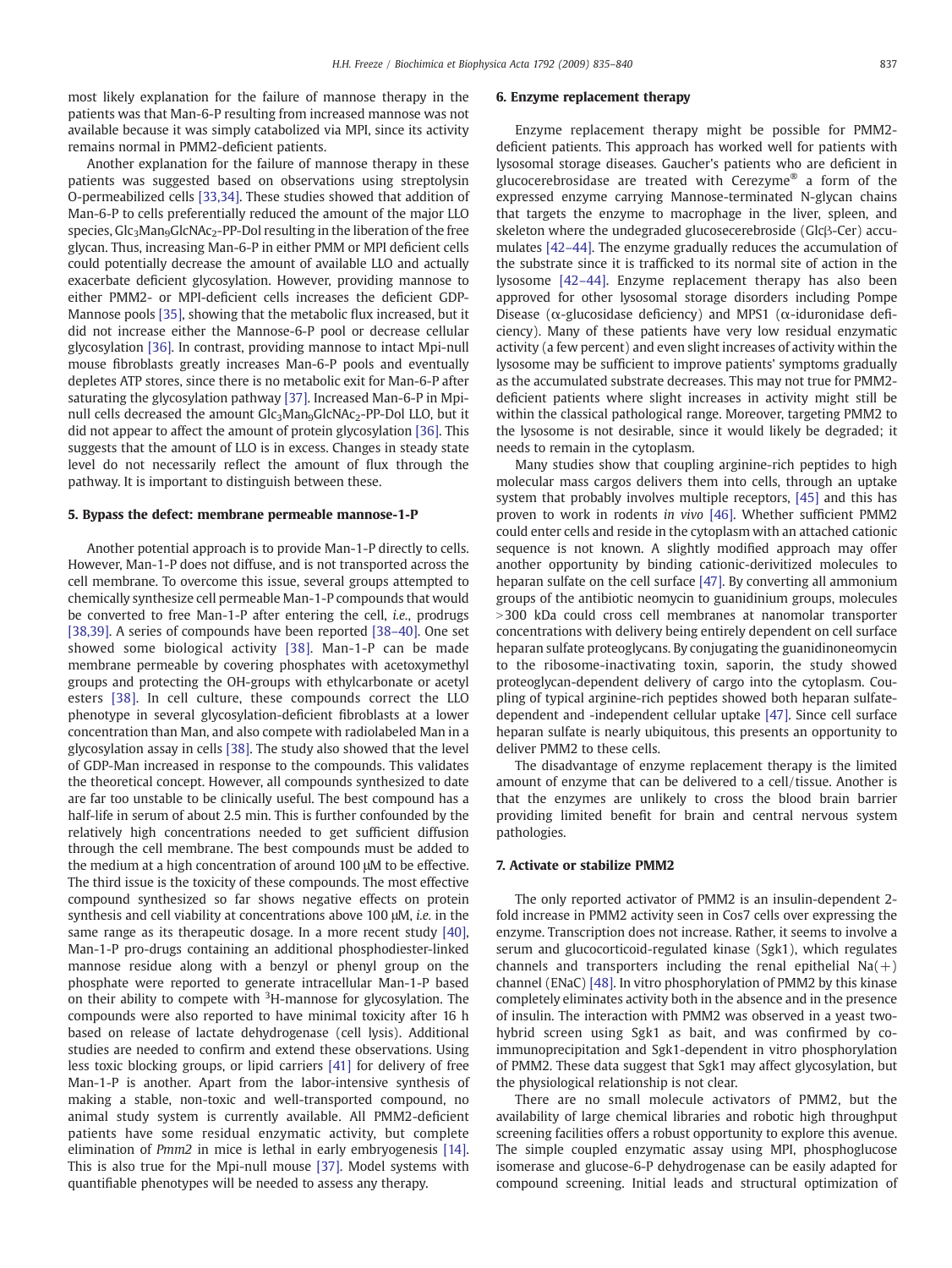<span id="page-3-0"></span>selected chemical scaffolds can be combined with docking studies to further refine and optimize the structure activity relationships of activators. The structure of PMM2 has not been solved, but the structure of its homolog, PMM1, was determined by X-ray crystallography [\[49\].](#page-5-0) The structure suggested a likely, but complex, reaction mechanism involving cap and core domains, which open to bind substrate and then close to provide a solvent-exclusive environment for catalysis. The substrate first binds to the cap and then is swept into the active site when the cap closes. Repulsion of positive charges at the interface of the cap and core domains stabilizes alpha-PMM1 in the open conformation, but negatively charged substrate binds to the cap, thereby facilitating its closure over the core domain. A potential allosteric or conformational-dependent activator could be tested initially using normal PMM2, but its activity must also be confirmed on PMM2 carrying several common mutations to select the compounds with broadest application. A small molecule could potentially pass the blood brain barrier. A disadvantage of the approach is the possibility that effective inhibitors are more effective on some mutant forms than on others, which may limit their general application.

Enzyme enhancement therapy has shown some success in treating lysosomal storage disorders [\[42,43\].](#page-5-0) This approach exploits the wellknown fact that substrates or their analogs stabilize enzymes. Competitive inhibitors bind at or near the active site of the mutated enzymes at neutral pH and are then released at low pH when the enzyme arrives in the lysosome. These molecules may only marginally increase the residual activity up to a few percent of normal, but this is sufficient to reduce the ongoing accumulation of non-degraded substrates. A competitive inhibitor is probably not useful for PMM2 because its synthesis and continued residence in the cytoplasm precludes a pH-dependant inhibitor dissociation to allow substrate binding. Identification of an allosteric activator, as described above, has a greater chance of success. Recently, a combination of protein specific pharmacologic chaperones and induction of the protein folding machinery synergized to allow mutated proteins to survive within the secretory pathway [\[50\].](#page-5-0) This approach may hold promise for ER or Golgi associated proteins that are mutated in other types of glycosylation disorders, but similar approach for PMM2 would require its stabilization and dampening of cytoplasmic protein degradation.

#### 8. Increase mannose-6-P flux into glycosylation pathways

It should be possible to encourage the flux of Man-6-P toward the glycosylation pathways in PMM2-deficient cells. Metabolic labeling with [<sup>3</sup>H] Mannose showed that these cells synthesize truncated LLO species and transfer them to proteins [\[32\].](#page-5-0) Addition of 250–500 μM mannose to the culture medium, normalizes both the LLO pattern and the size of protein-bound glycans. Hyperphysiological (severe diabetic) concentrations of glucose  $(>10 \text{ mM})$  also corrected the size, but clearly mannose was  $>$  20 fold more effective [\[32\].](#page-5-0) Since mannose is well tolerated at 4–5× the normal plasma concentration of 50 μM, it would be reasonable to increase plasma mannose concentration. As mentioned above, mannose is not effective in PMM2-deficient patients, most likely because MPI is fully active and consumes the Man-6-P. The unfavorable ratio of PMM2:MPI activity does not favor glycosylation. Increasing mannose delivery to the cells either by increasing extracellular mannose concentration or by improving its delivery into the cells might improve this situation. The antidiabetic drug, metformin, which stimulates the AMPactivated protein kinase, was reported to provide a preferential 2 fold stimulus of mannose uptake into fibroblasts [\[51\].](#page-5-0) However, this stimulation is not seen at normal plasma glucose concentration (5 mM), so it is unlikely to increase mannose delivery in normal conditions. Another way to increase Man-6-P is by increasing the flux of glucose into fructose-6-P via glycolysis. One study showed that 5 aminoimidazole-4-carboxamide riboside (AICAR), which activates glycogen phosphorylase and suppresses glucose-6-phosphatase transcription [\[52\]](#page-5-0) can provide mannose for glycan synthesis [\[34,53\]](#page-5-0). Other studies also show that glycogen is a source of mannose in the plasma [\[19\]](#page-5-0) AICAR was found to prevent fat accumulation in sedentary mice and was suggested as a way to increase endurance without exercise [\[54\].](#page-5-0) PMM2-deficient patients have normal plasma glucose and apparently normal glycogen stores. For unexplained reasons, they usually show a severe failure to thrive as infants, and as children, they struggle to gain weight, and are sometimes fed through gastrostomy tubes. Use of AICAR as a way to increase intracellular Man-6-P in PMM2-deficient patients would require caution.

An approach, which we have pursued, hinges on the observation that the amount of exogenous mannose directed toward glycan synthesis (PMM2-dependent) vs. catabolism (MPI-dependent) is determined by the ratio of PMM2:MPI. Higher PMM2 activity, and lower MPI activity, drives more Man-6-P into the glycosylation pathway. Combining MPI inhibitors with hyper-physiological concentrations of mannose may increase Man-6-P flux in favor of glycosylation.

MPI is a zinc-dependent enzyme and so typical chelators such as 1,10-phenathroline, EDTA and 2,2′-dipyridyl are effective inhibitors [\[55,56\]](#page-5-0). Competitive inhibitors include phosphorylated analogs such



#### Formation of <sup>3</sup>H<sub>2</sub>O from [2-<sup>3</sup>H] Mannose

Fig. 3. Metabolism of [2<sup>\_3</sup>H] mannose: the metabolic fate of exogenous mannose. This versatile radiolabel is the best indicator of mannose flux into these pathways.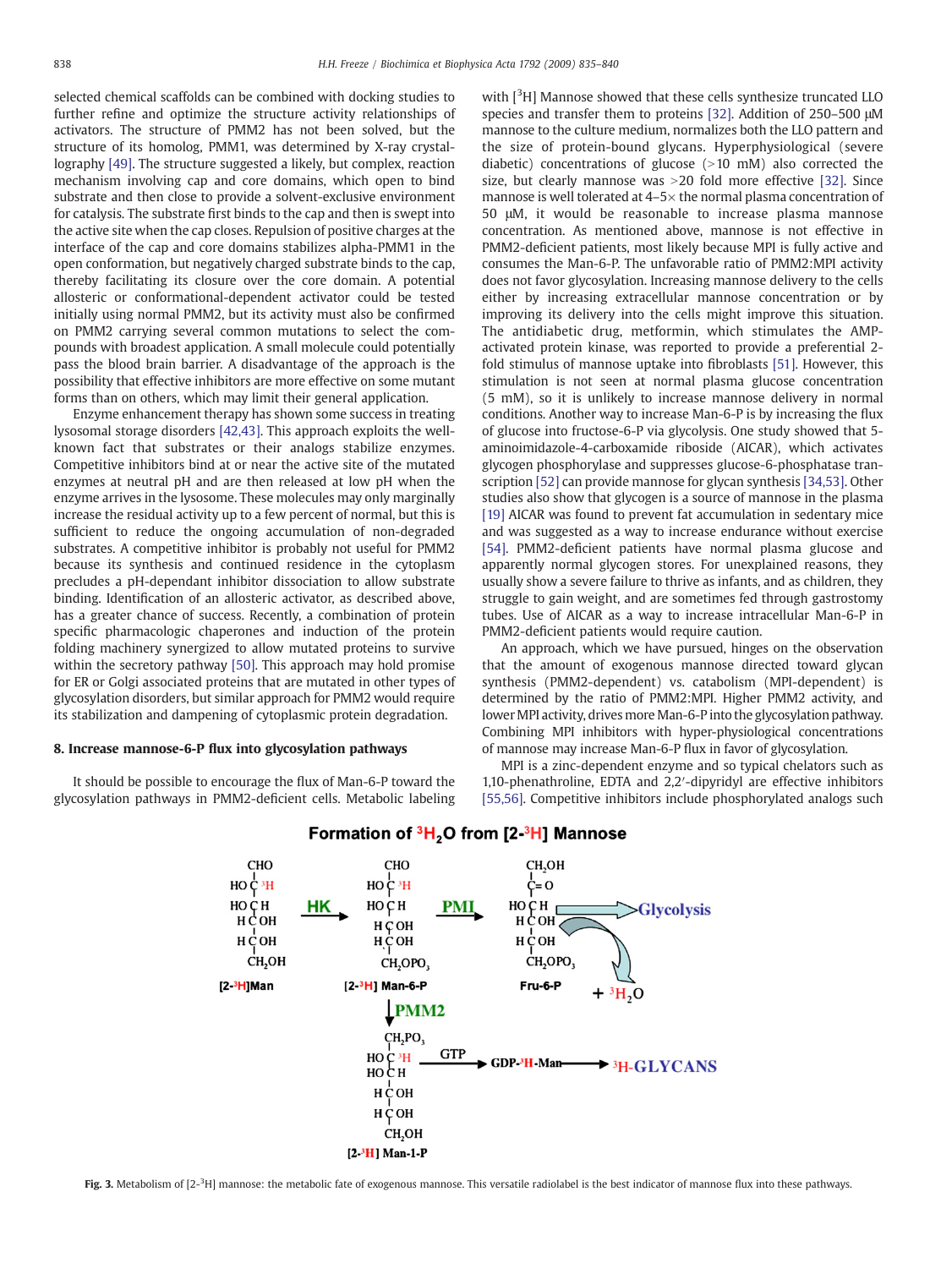<span id="page-4-0"></span>as arabinose-5-phosphate, erythrose-4-P, and ribose-5-P, but none of these is specific or membrane-permeable. Fructose-1-P was reported to inhibit MPI and this was offered as an explanation why patients with uncontrolled hereditary fructose intolerance make hypoglycosylated proteins [\[57\]](#page-5-0). Previous screening of a combinatorial chemical library identified a membrane permeable compound, but its biological effects were uncharacterized [\[58\].](#page-5-0) The crystal structure of Candida albicans MPI is known [\[59\],](#page-5-0) and software programs can model docking of substrate and/or potential competitors.

We used high throughput screening of chemical libraries to identify a first generation of MPI inhibitors [\[60\]](#page-5-0). The traditional MPI-coupled enzyme assay leading to  $NADPH<sup>+</sup>$  formation was used, along with counter screens to eliminate effects on the coupling enzymes (phosphoglucose isomerase and G6PD) which are required for production of NADPH $^+$  [\[55\]](#page-5-0). After identifying possible inhibitors, dose–response, and IC50 values for either competitive or (preferably) non-competitive inhibitors were done using the coupled assays. Direct in vitro confirmation is easy using only MPI, based on formation of <sup>3</sup>HOH from [2-<sup>3</sup>H]Man-6-P [\(Fig. 3](#page-3-0)) and expressed enzyme [\[28,37,61\].](#page-5-0) This simple assay can be directly applied to cells to assess the biological effectiveness of compounds by comparing the ratio of [2-<sup>3</sup>H]mannose incorporation into glycans (TCA precipitate) vs. <sup>3</sup>HOH production. The inhibitor should increase the incorporation of label into glycans and decrease the amount of <sup>3</sup>HOH produced. This method can be used to assess the effects of inhibitors in more complex models such as mice or zebrafish. Previous studies using mice and most cell lines show that the great majority of [2- $^3{\rm H}$ ] mannose is catabolized via MPI, with production of  $3HOH$  [\(\[61,62\];](#page-5-0) and unpublished observations). Increased organ specific incorporation of label into glycans would indicate that the MPI-specific inhibitors have been effective at that location. An inhibitor should decrease the amount or rate of <sup>3</sup>HOH appearance in the plasma, but the organ/tissue that produced it could not be determined.

We screened ∼200,000 compounds and identified a series of compounds with IC50's in the range of 1–5 μM. Tests on a multiple cell lines showed that, only a few of these increased  $[2^{-3}H]$  mannose incorporation into proteins and lowered formation of <sup>3</sup>HOH. The increased incorporation is consistent with about a 70% reduction MPI activity. Commercially available and custom-synthesized analogs are being interrogated in order to increase the efficiency of inhibition.

Such inhibitors have limitations. Besides the obvious caveats of offtarget effects, toxicity, and short half life, inhibitors may have limited access to some tissues or only be effective in selected tissues where the normal ratio of PMM2:MPI is favorable. For instance in the mouse, the MPI specific activity in liver was measured at about 15 nmol/min/ mg protein, but it is nearly 60 nmol/min/mg in the heart and ∼120 nmol/min/mg in testis. It may be more challenging to reduce MPI activity sufficiently to drive the elevated plasma mannose into the glycosylation pathway in these tissues with high MPI activity.

#### 9. Future perspectives and challenges

Individual or combinations of PMM2 activators, MPI inhibitors +plasma mannose, and PMM2 replacement may offer hope to improve glycosylation in some PMM2-deficient patients. Small molecules may traverse the blood brain barrier, but PMM2 will not. On the other hand, the half-life of PMM2 may be significantly longer than that of either inhibitors or activators. Differential accessibilities of small molecules and PMM2 are significant hurdles to overcome. Since PMM2-deficiency affects so many organ systems in acute, chronic, and progressive ways, it is worthwhile to consider simultaneous exploration of all these approaches. It is difficult to predict which aspects of PMM2-deficient patients' phenotype would respond to therapy.

The major limitation on development of these therapies is the lack of appropriate model systems, since the knockout mouse is lethal [\[14\].](#page-5-0) It is unlikely that organ- or temporal-specific knockout expression, e.g., floxed alleles, could be generally useful, but this would depend on the organ-to-organ variability in excision efficiency. Moreover, each cell is responsible for generation of its own Man-1-P and elimination of all PMM2 activity would preclude analysis of Pmm2 activators or Mpi inhibitors. Knock-in of human disease-causing PMM2 mutations may offer hope, although animals with observable phenotypes must be generated while avoiding embryonic or early post-natal lethality. A construct that allowed temporal or organ-specific elimination of the normal allele and simultaneous expression of the selected mutation might provide a useful model. Another approach might be to identify PMM2 shRNAi molecules that give 80–90% reduced enzymatic activity and stably integrate them into 2–4 cell embryos via lentiviral constructs [\[63\].](#page-5-0) This procedure could yield individuals for phenotypic analysis, but these viral constructs frequently integrate into multiple sites on different chromosomes [\[63\],](#page-5-0) which would complicate the creation of a stable knockdown line. Nevertheless, such experiments may provide information on a range of phenotypic abnormalities in a series of individual mice. Zebrafish present another opportunity to test the therapeutic agents since the morpholino mutants produce hypomorphic alleles, similar to patients [\[64,65\]](#page-5-0). This system offers great promise. A non-genetic approach to generate a PMM2-deficient model system would be to identify a specific inhibitor of PMM2. This could easily be done in the same high throughput screen searching for a therapeutic PMM2 activator. A rather different approach would be to reduce the impact of hypoglycosylation of key proteins as suggested by Shang et al. [\[66\].](#page-5-0) They propose that tailoring the rate of protein synthesis to impaired flux through the glycosylation pathway might be useful.

#### 10. Conclusions

In the last decade we have made great progress in identifying a few dozen human glycosylation disorders [2,4]. We have made almost no progress in providing the patients and families with potential therapies. The advent of high throughput compound screening offers a new avenue for development of therapies targeting the Nglycosylation pathway. The technology provides tools and reasonable approaches to assess the efficacy of potential lead compounds. Robust PMM2 deficiency models are needed to test these concepts and molecules before they will lead to useful products. International cooperation and collaboration among scientists are essential if we are to do "the right thing" and offer children and families evidence of our unified hopes for their future.

#### Acknowledgements

This work was supported by National Institute of Diabetes, Digestive and Kidney Diseases (R01-DK55695), The Rocket Williams Fund, Sanford Children's Health Research Center at the Burnham Institute for Medical Research, the CDG Family Network Foundation, and Mason's Hope. We also thank the Conrad Prebys Center for Chemical Genomics for chemical screening, and Dr. Vandana Sharma for her help with the figures in this paper.

#### References

- [1] J. Jaeken, et al., About nomenclature of congenital disorders of glycosylation (CDG). Journal of Inherited Metabolic Disease (in press).
- [2] H.H. Freeze, Genetic defects in the human glycome, Nat. Rev. Genet. 7 (7) (2006) 537–551.
- [3] S. Grunewald, Congenital disorders of glycosylation: rapidly enlarging group of (neuro)metabolic disorders, Early Hum. Dev. 83 (12) (2007) 825–830.
- [4] J. Jaeken, G. Matthijs, Congenital disorders of glycosylation: a rapidly expanding disease family, Annu. Rev. Genomics Hum. Genet. 8 (2007) 261–278.
- [5] J.G. Leroy, Congenital disorders of N-glycosylation including diseases associated with O- as well as N-glycosylation defects, Pediatr. Res. 60 (6) (2006) 643–656.
- [6] R. Barone, et al., Borderline mental development in a congenital disorder of glycosylation (CDG) type Ia patient with multisystemic involvement (intermediate phenotype), J. Inherit. Metab. Dis. 30 (1) (2007) 107.